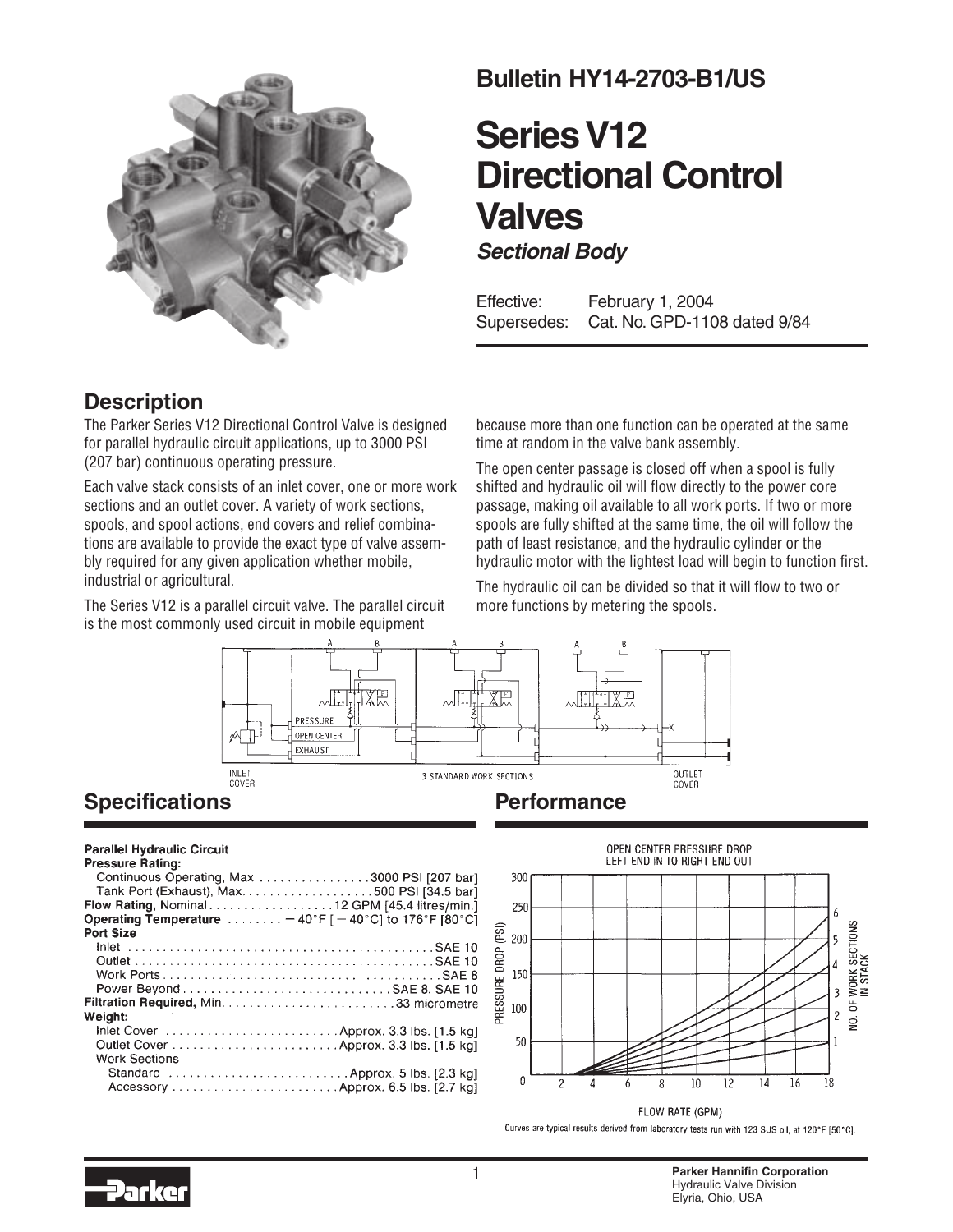

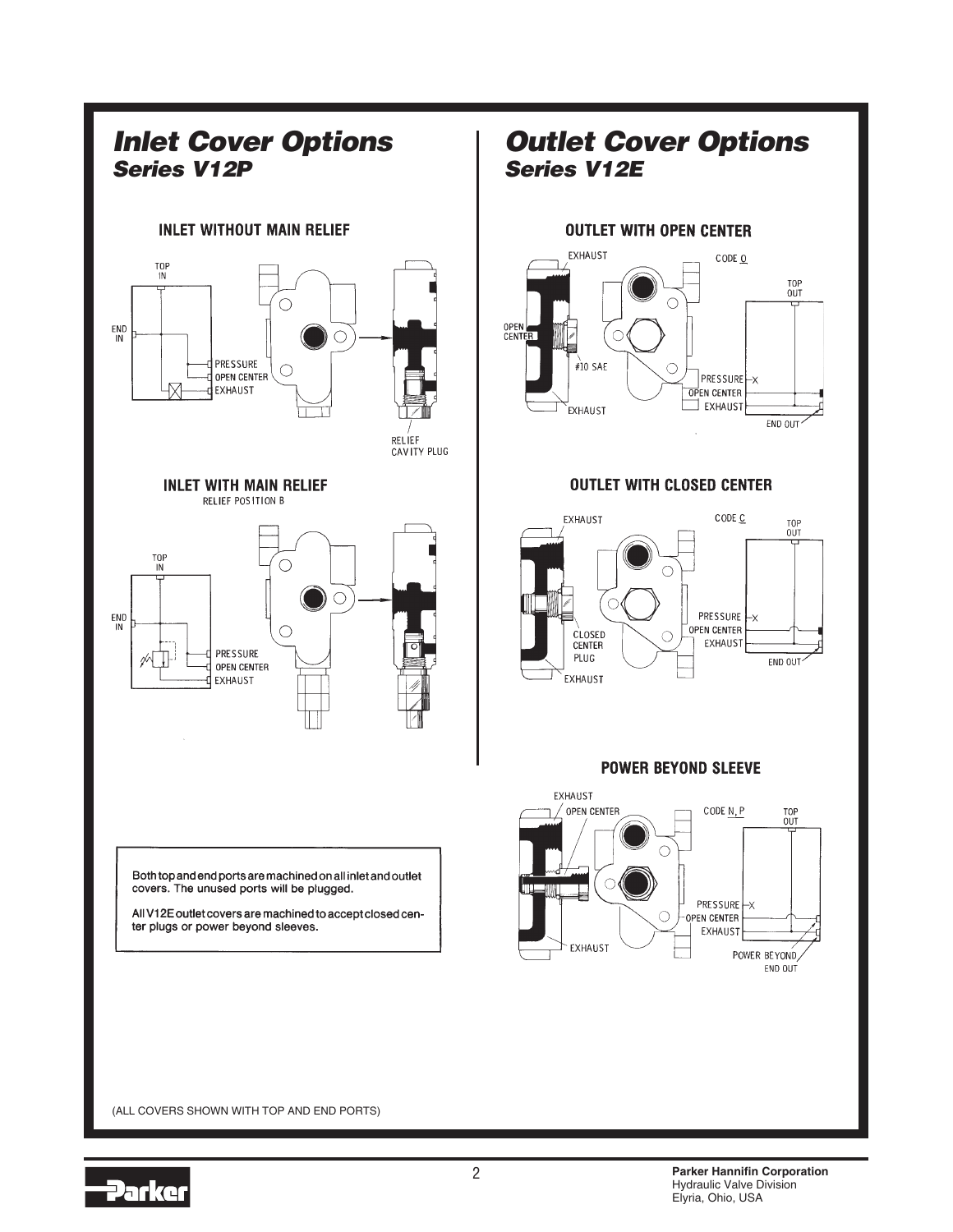

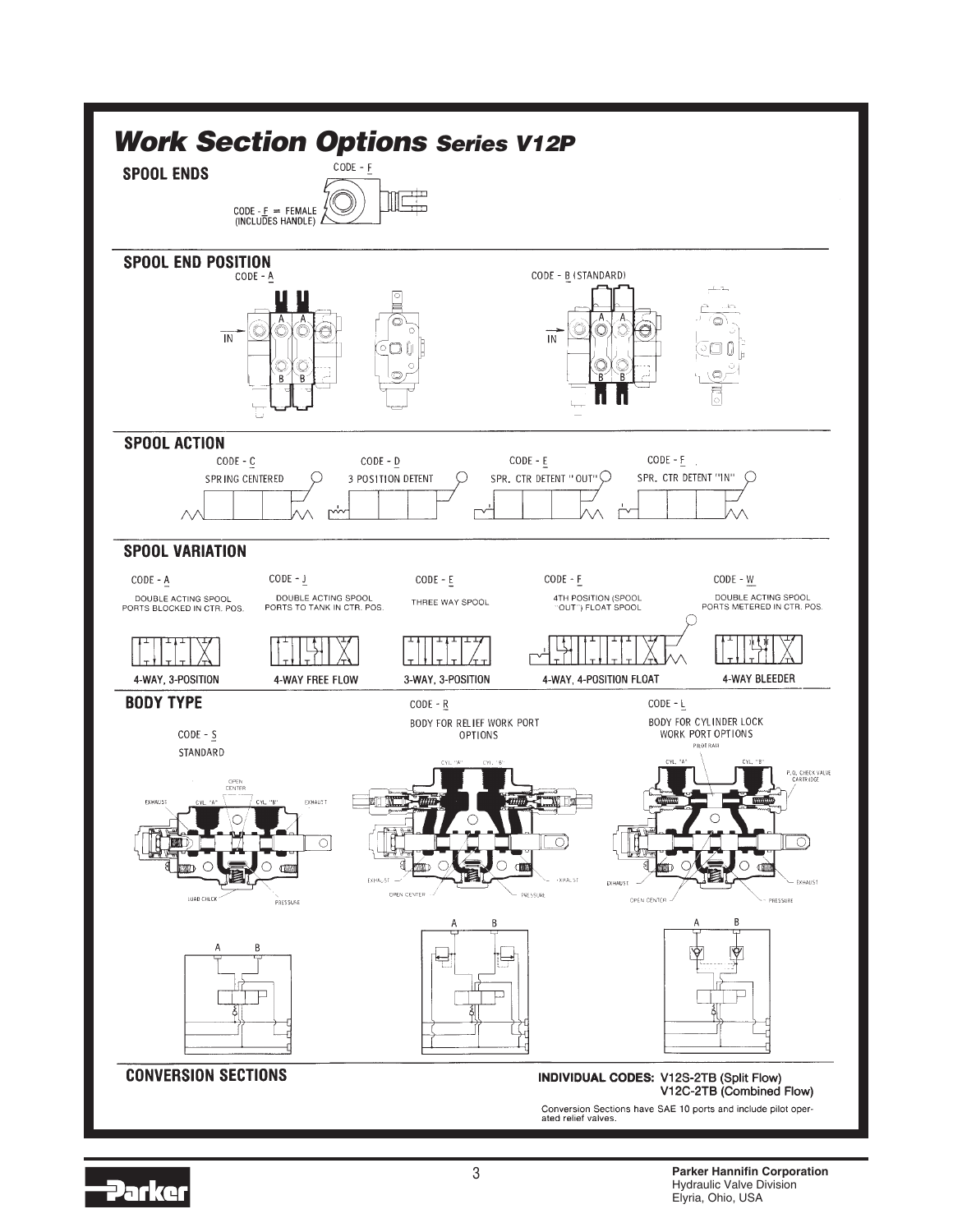

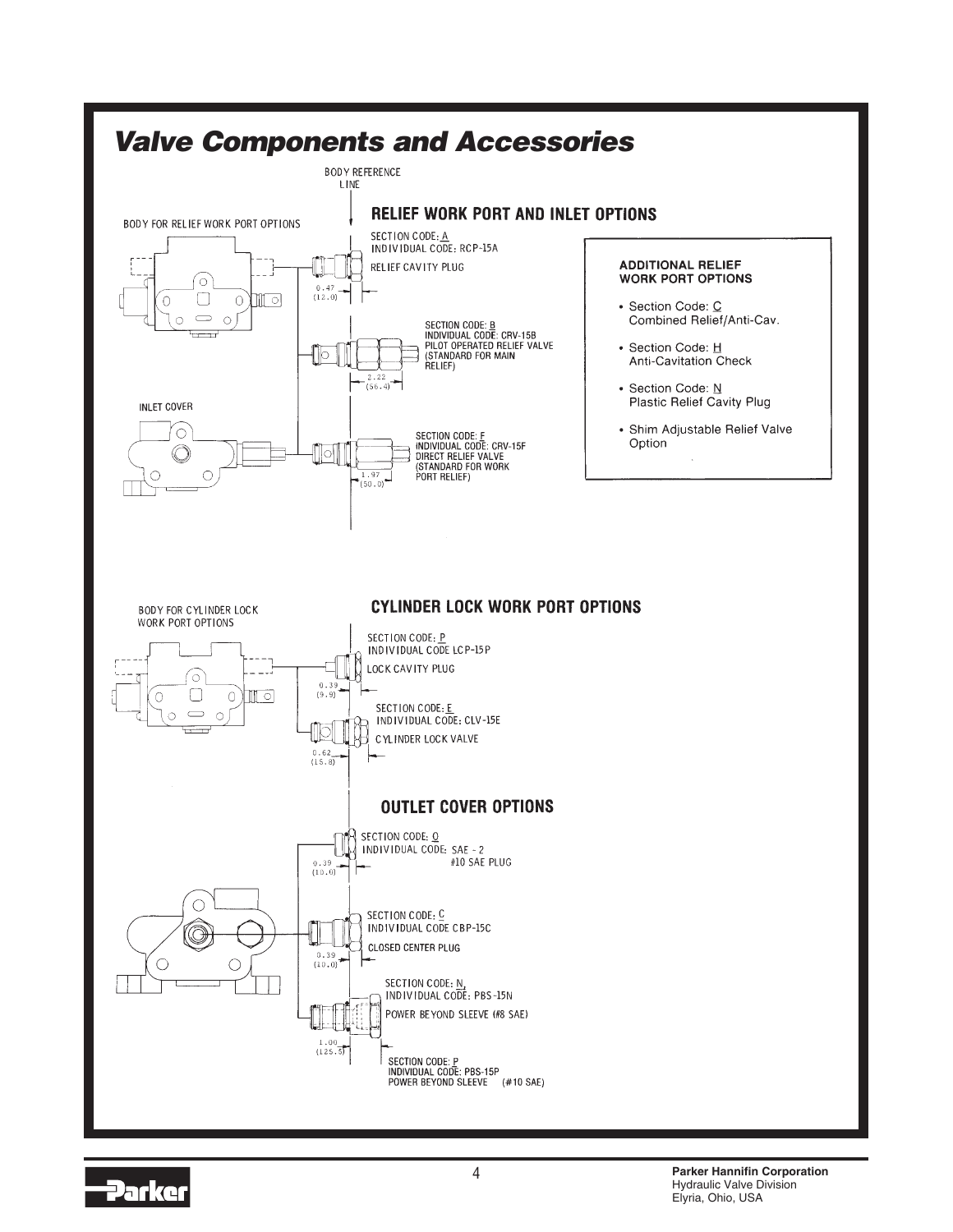

DIMENSIONS ARE IN INCHES (MILLIMETERS) AND ARE FOR REFERENCE ONLY.

5





"R" BODY FOR RELIEF WORK PORT OPTIONS

**DIMENSIONS**

**WORK SECTIONS** 

 $\circledcirc$ 

 $\bigcirc$ 

 $\frac{1.65}{(42.0)}$ 

 $\bigcap$ 

S - STANDARD (LOW SECTION)

 $\frac{2.24}{(57.0)}$ 

 $\Phi$ 

 $\Box$ 

 $\Rightarrow$ 

규  $\overline{\phantom{a}}$ 

 $\frac{4.49}{(114.0)}$ 

 $\circledcirc$ 

 $\mathbb{I}$ 

 $\mathbb{H}[\Phi]$ 

 $^{0.53}$ <br>(13.5) 1.36<br>(34.5)

 $-\frac{1.30}{(33.0)}$ 

 $(34.5)$ <br>0.99

 $(25.0)$ 

7

 $.256$ <br>(6.50)

 $0.71$ 

 $(18.0)$ 

 $\oplus$ 

്ക

 $1.42$  $(36.0)$ 

Ë

 $^{1.42}_{(36.0)}$ 

 $\bigcirc$ 

 $0.256$  $(6.50)$ 

 $\circ$ 

"L" BODY FOR CYLINDER LOCK WORK PORT OPTIONS



 $\bar{z}$ 

STANDARD LEVER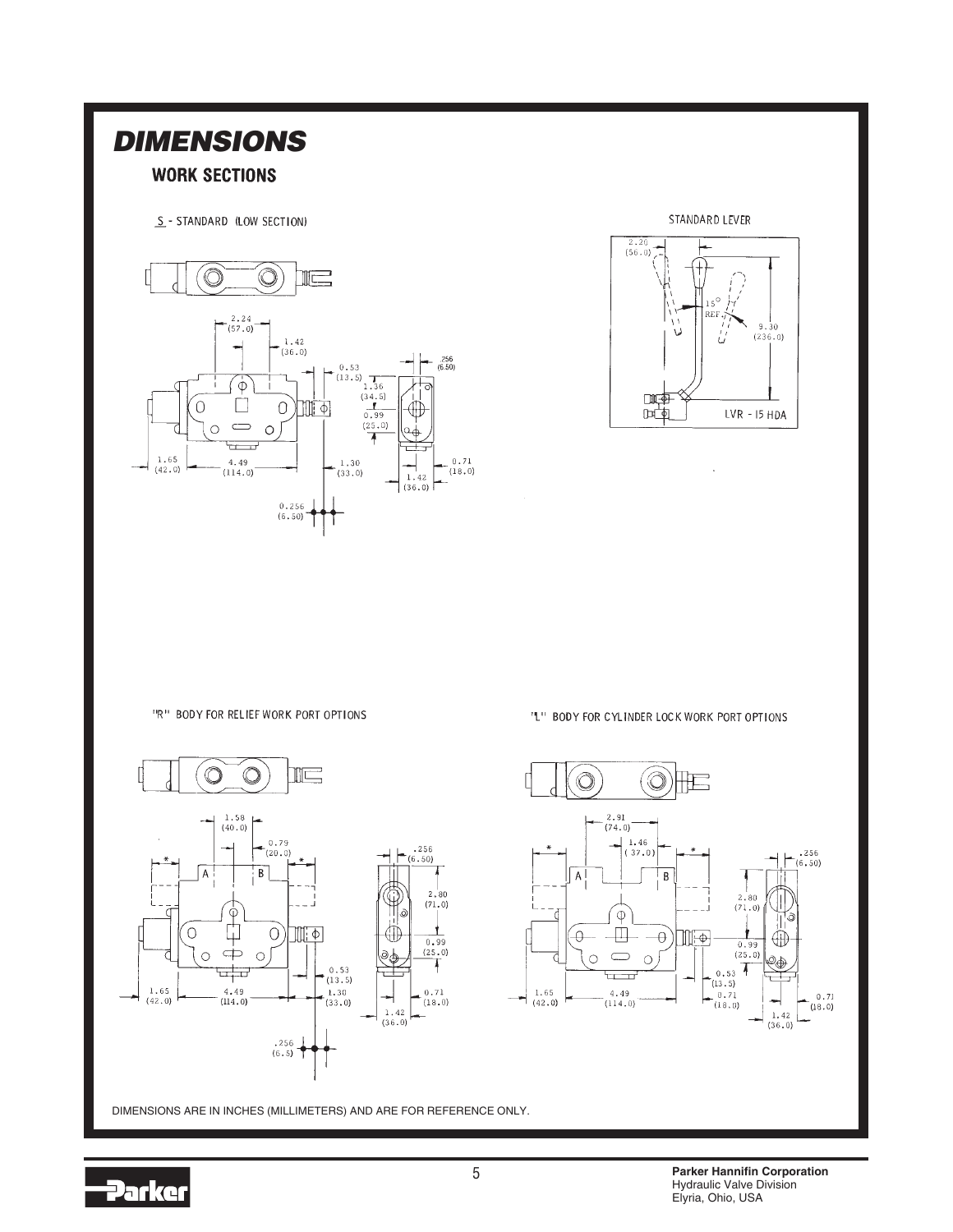# **DIMENSIONS**

**INLET COVER** 





### **TYPICAL STACK-**

| <b>WORK</b><br>SECTIONS | Х                 | Y                |
|-------------------------|-------------------|------------------|
| 3                       | 2.834<br>(72, 0)  | 4.96<br>(126.0)  |
| 4                       | 4.252<br>(108.0)  | 6.38<br>(162.0)  |
| 5                       | 5.670<br>(144.0)  | 7.79<br>(198.0)  |
| 6                       | 7.087<br>(180, 0) | 9.21<br>(234.0)  |
| $\overline{7}$          | 8.50<br>(216, 0)  | 10.63<br>(270.0) |
| R                       | 9.92<br>(252.0)   | 12.05<br>(306.0) |
| 9                       | 11.34<br>(288.0)  | 13,46<br>(342.0) |
| 10                      | 12.76<br>(324, 0) | 14.88<br>(378.0) |



DIMENSIONS ARE IN INCHES (MILLIMETERS) AND ARE FOR REFERENCE ONLY.

### **OUTLET COVER**

 $\overline{1}$ 







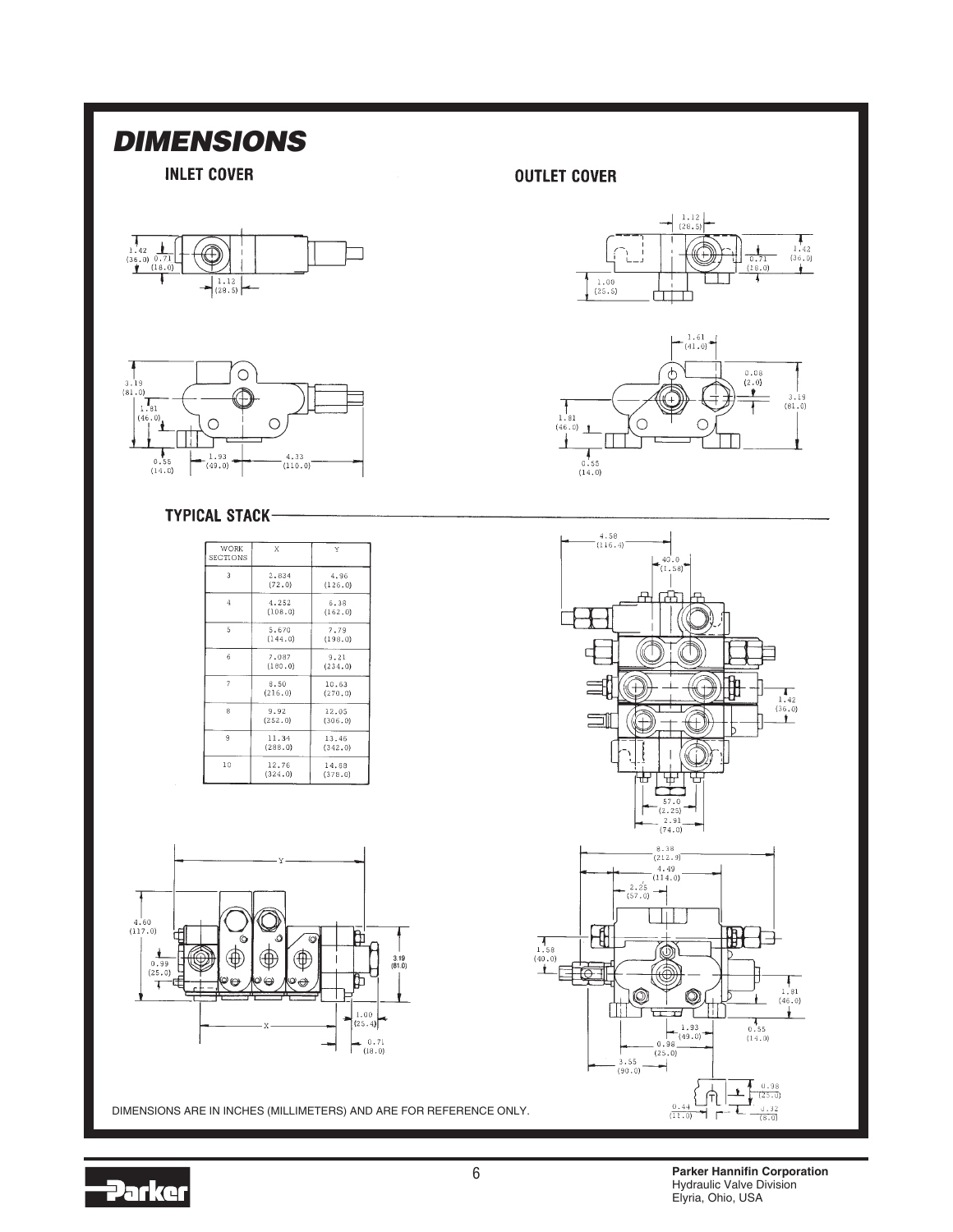